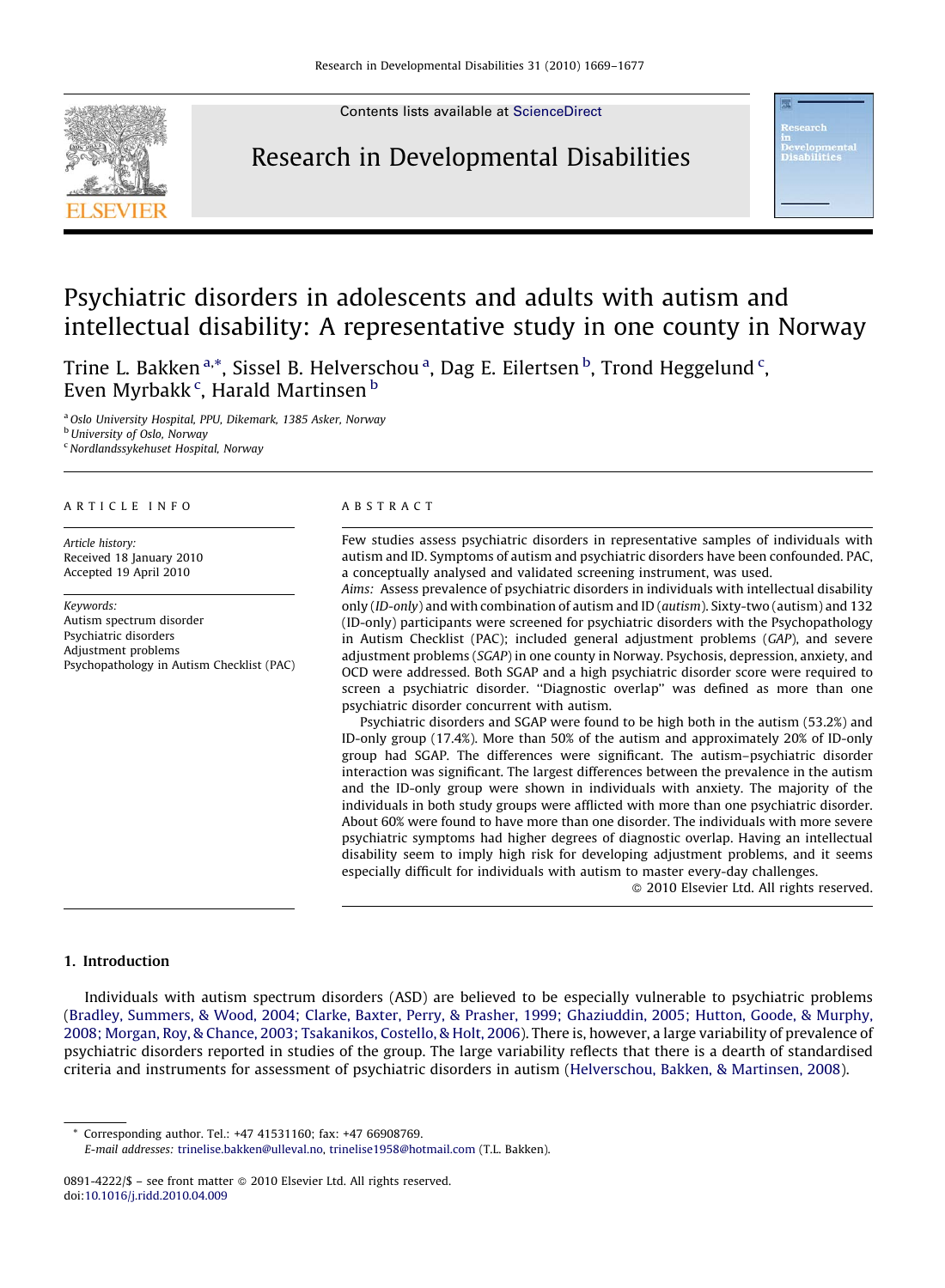There are conflicting findings related to whether individuals with autism and intellectual disability (ID) are more prone to develop psychiatric disorders compared to adults with ID-only. In one study, higher rates of psychiatric disorders were found in individuals with only ID [\(Tsakanikos et al., 2006](#page--1-0)). In contrast, other studies report higher rates in adults with both autism and ID ([Bradley et al., 2004; Mouridsen, Rich, Isager, & Nedergaard, 2008; Morgan et al., 2003](#page--1-0)). Still others report only small differences between the groups ([Melville et al., 2008](#page--1-0)).

To identify psychiatric problems in individuals with autism and ID is difficult. At least three problems are involved. Firstly, characteristics of autism overlap considerably with symptoms of the main psychiatric disorders: schizophrenia, affective disorders, anxiety disorders and OCD ([Bakken, 2007; Clarke et al., 1999; Ghaziuddin, 2005; Helverschou et al., 2008; Long,](#page--1-0) [Wood, & Holmes, 2000; McDougle, Kresch, & Posey, 2000; Rumsey, Rapoport, & Sceery, 1985](#page--1-0)). Secondly, psychiatric problems in individuals with autism and intellectual disability are shown in atypical ways; shown for example by self-injury, irritability, aggression, bizarre movements, and strange behaviour ([Ghaziuddin, 2005; Hutton et al., 2008\)](#page--1-0). Thirdly, individuals with autism have severe problems in communicating about their own condition. Even the more able have impaired ability to report own emotional problems. Furthermore, instruments designed to assess psychiatric disorders in people with ID are mostly unsuitable for people with autism [\(Matson & Nebel-Schwalm, 2007](#page--1-0)). These diagnostic obstacles increase the chance of misinterpreting the patient's symptoms. A psychiatric condition may both be overlooked and wrongly diagnosed ([Bakken, 2007; Helverschou et al., 2008](#page--1-0)).

The Psychopathology in Autism Checklist (PAC) is a carer-completed screening checklist, especially designed for identifying psychiatric disorders in adolescents and adults with autism and ID ([Helverschou, Bakken, & Martinsen, 2009](#page--1-0)). Four main categories of psychiatric disorders were chosen to constitute PAC: psychosis, depression, anxiety disorder, and obsessivecompulsive disorder (OCD). The development of PAC was organised as a three-phase project; a conceptual study, a validation study, and a population study; the last presented here. The first main diagnostic problem – overlapping symptoms – was the focus of the conceptual analysis [\(Helverschou et al., 2008\)](#page--1-0). Thus, the first step in the procedure of developing PAC was to establish indicators of psychiatric disorders that did not overlap with characteristics of autism. The second and third obstacles – atypical symptoms and impaired ability to report symptoms – were confronted in the PAC validation study [\(Helverschou et al., 2009](#page--1-0)). Cut-off points were defined for the scores corresponding to psychoses, depression, anxiety, and OCD. The validation study indicated that PAC discriminated between individuals with and without a psychiatric disorder and also, albeit imperfectly, between individuals diagnosed with different psychiatric disorders.

PAC includes a subscale assessing general adjustment problems (GAP), e.g. sleep disturbances, self-harm, irritability, passivity, and restlessness. Such adjustment problems are found in normally intelligent people with a psychiatric disorder [\(Gelder, Lopez-Ibor, & Andreasen, 2003\)](#page--1-0) and also in people with an intellectual disability, who become mentally ill [\(Gustafsson & Sonnander, 2004, 2005\)](#page--1-0). In the validation study, general adjustment problems were demonstrated in all the participants, but in higher degrees by individuals with psychiatric problems. A cut-off value of GAP was defined, that distinguished mentally ill individuals from individuals who were not suffering from any mental illness. GAP above this cutoff point were considered to reflect severe adjustment problems (SGAP). Use of the cut-off value revealed no SGAP in mentally healthy individuals, but a high prevalence of SGAP in mentally ill individuals [\(Helverschou et al., 2009](#page--1-0)).

The present paper presents a population-based study of psychiatric problems in individuals with autism and ID and in a representative sample of individuals with ID-only. The aims of the study were two-fold: (1) to estimate the prevalence of psychiatric disorders in adolescents and adults with autism and (2) to compare prevalence of psychiatric problems and severe adjustment problems in individuals with only an intellectual disability and individuals with both ID and autism.

#### 2. Materials and methods

#### 2.1. Participants

There are two groups of participants. The autism group includes all diagnosed and registered individual s with autism and intellectual disability from 14 years and up, known to the Autism team at the Nordlandssykehuset hospital in Nordland County, altogether 62 individuals during the data collection period in 2003–2004. The autism team is a special unit, which provide diagnostic assessment and follow up for children and adolescents with autism. The 62 individuals represent approximately 0.04% (4 of 10,000) of the general population of 250,000 individuals in Nordland County from 14 years and up [\(Statistical Yearbook for Norway, 2006\)](#page--1-0). The 62 participants in the study group consisted of 45 males and 17 females, and the average age was 23.9 years (range 14–57 years). The diagnosis of autism had been clinically assessed by professionals in the Autism team according to ICD-10 criteria [\(World Health Organization, 1993](#page--1-0)), and all participants fulfilled the criteria for autistic disorder (AD) (i.e., deviances in communication, social interaction, and stereotypic and repetitive behaviour). The level of intellectual disability was also estimated by the special health services. Thirty-two participants had mild or moderate level of ID, and 30 had severe level of ID.

The intellectual disability group, the ID group, encompasses 132 adolescents and adults recruited through the local support teams for individuals with intellectual disability from 14 years and up with intellectual disability and no concurrent diagnosis of autism spectrum disorder, in five of the 44 municipalities in Nordland County. The participants represent the majority of individuals administratively defined and registered with ID (i.e., who received services from the municipality) in these municipalities (75.5% response rate) excluded those with autism, and are considered a representative sample of individuals with ID ([Myrbakk & von Tetzchner, 2008](#page--1-0)). The 132 participants in the control group consisted of 65 males and 67